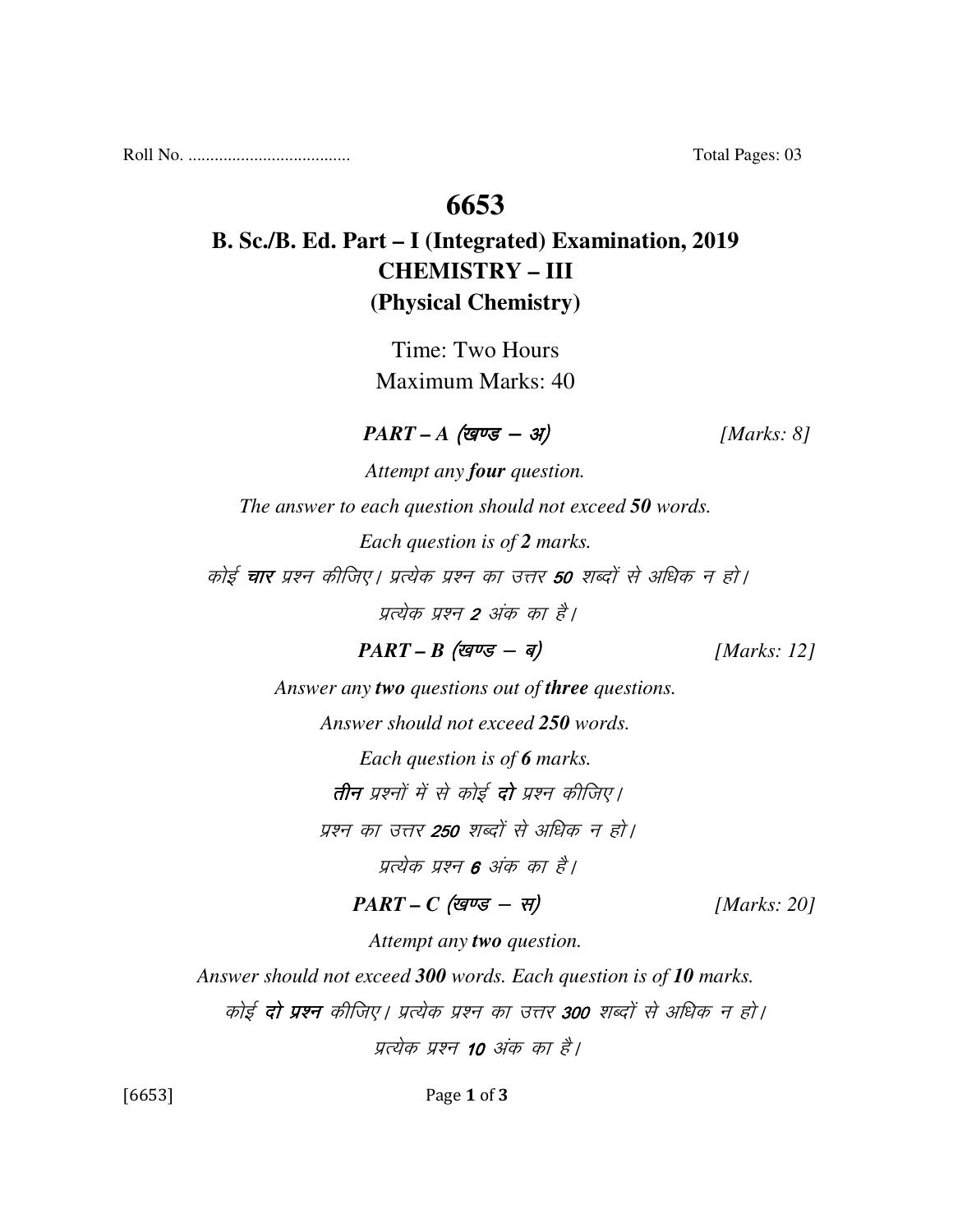#### $PART - A / Q$  खण्ड - अ

- Q.1 Attempt any four questions कोई चार प्रश्न कीजिये-
	- (i) Explain an idea of maxima and minima. उच्चिष्ठ एवं निम्निष्ठ के विचार को समझाइये।
	- (ii) What is meant by protective action of colloids? कोलॉइडो की रक्षात्मक क्रिया से क्या तात्पर्य है?
	- (iii) Explain "Mass defect" for Nuclear reactions. नाभिकीय अभिक्रियाओं के लिये द्रव्यमान क्षति को समझाइये।
	- (iv) Out of 13 players, in how many type 11 players can be selected? 13 खिलाड़ियों में से 11 खिलाड़ी कितने प्रकार से चुने जा सकते हैं?
	- (v) Write difference between liquid crystal and solid. द्रव क्रिसटल व ठोस में विभिन्नतायें लिखिये।
	- (vi) What is packing fraction? Define. पैकिंग अंश क्या है? समझाइये।
	- (vii) Write any four postulates of kinetic theory of gases. गैसों के अणुगति सिद्धांत के कोई चार अभिग्रहीत लिखिये।
	- (viii) Explain Bragg equation. ब्रेग समीकरण को समझाइये।

## $\mathbf{PART} - \mathbf{B}$  / खण्ड - ब

- Q.2 Write short notes on
	- (i) Classification of Computer language
	- (ii) Operating system
	- निम्न पर संक्षिप्त टिप्पणी लिखिये –
	- (i) कम्प्यूटर भाषाओं का वर्गीकरण
	- (ii) ऑपरेटिंग सिस्टम
- Q.3 What is meant by cholesteric liquid crystals? Discuss their importance. कोलेस्टीरिक क्रिस्टलों से क्या तात्पर्य है? इसके महत्व की विवेचना कीजिये।

[6653] Page 2 of 3